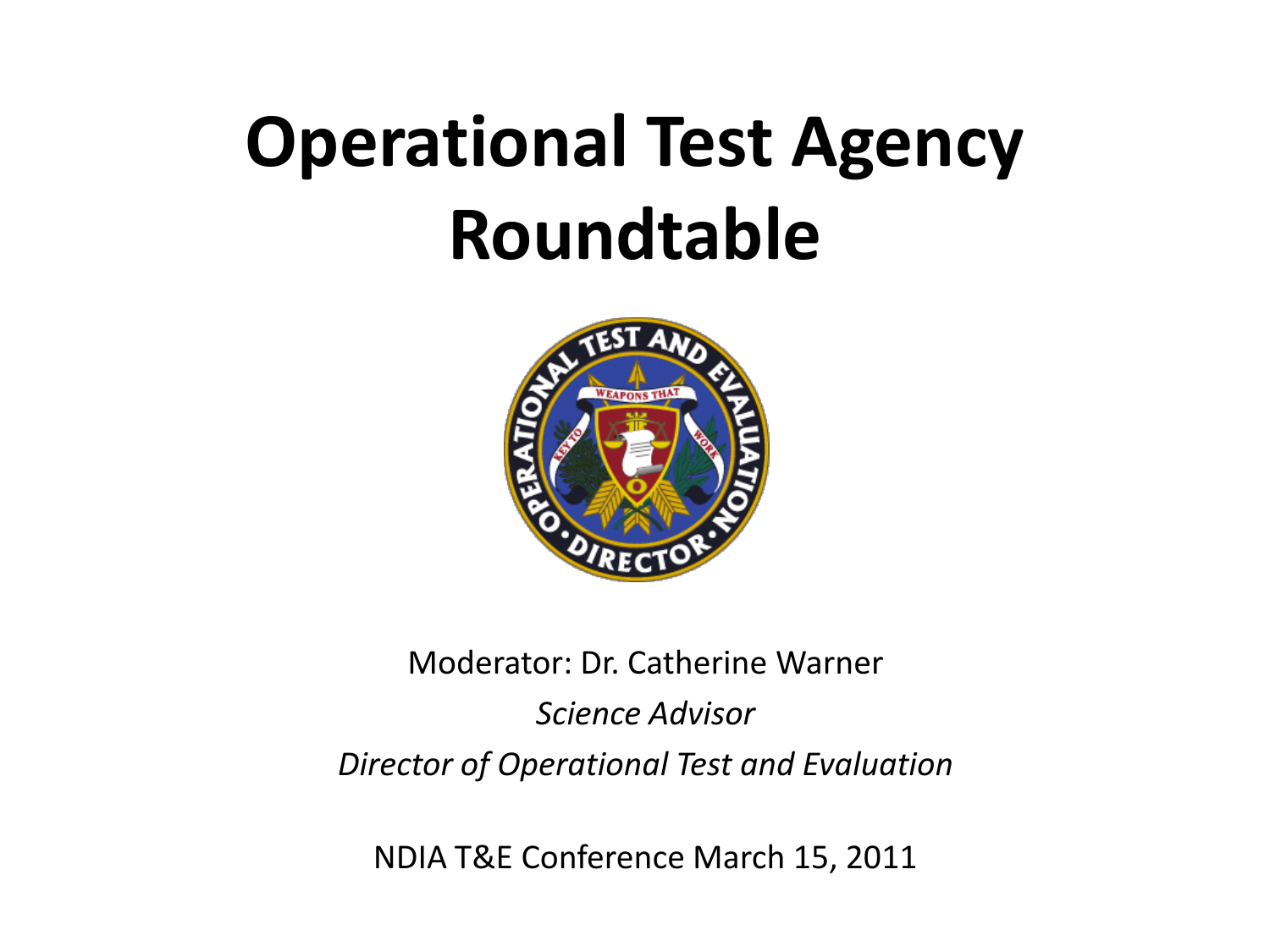

- **Major General Genaro Dellarocco, USA, Commander, ATEC**
- **Rear Admiral David Dunaway, USN, Commander, OPTEVFOR**
- **Major General David Eichhorn, USAF, Commander, AFOTEC**
- **Colonel David Reeves, USMC, Commander, MCOTEA**
- **Colonel Joseph Puett, USA, Commander, JITC**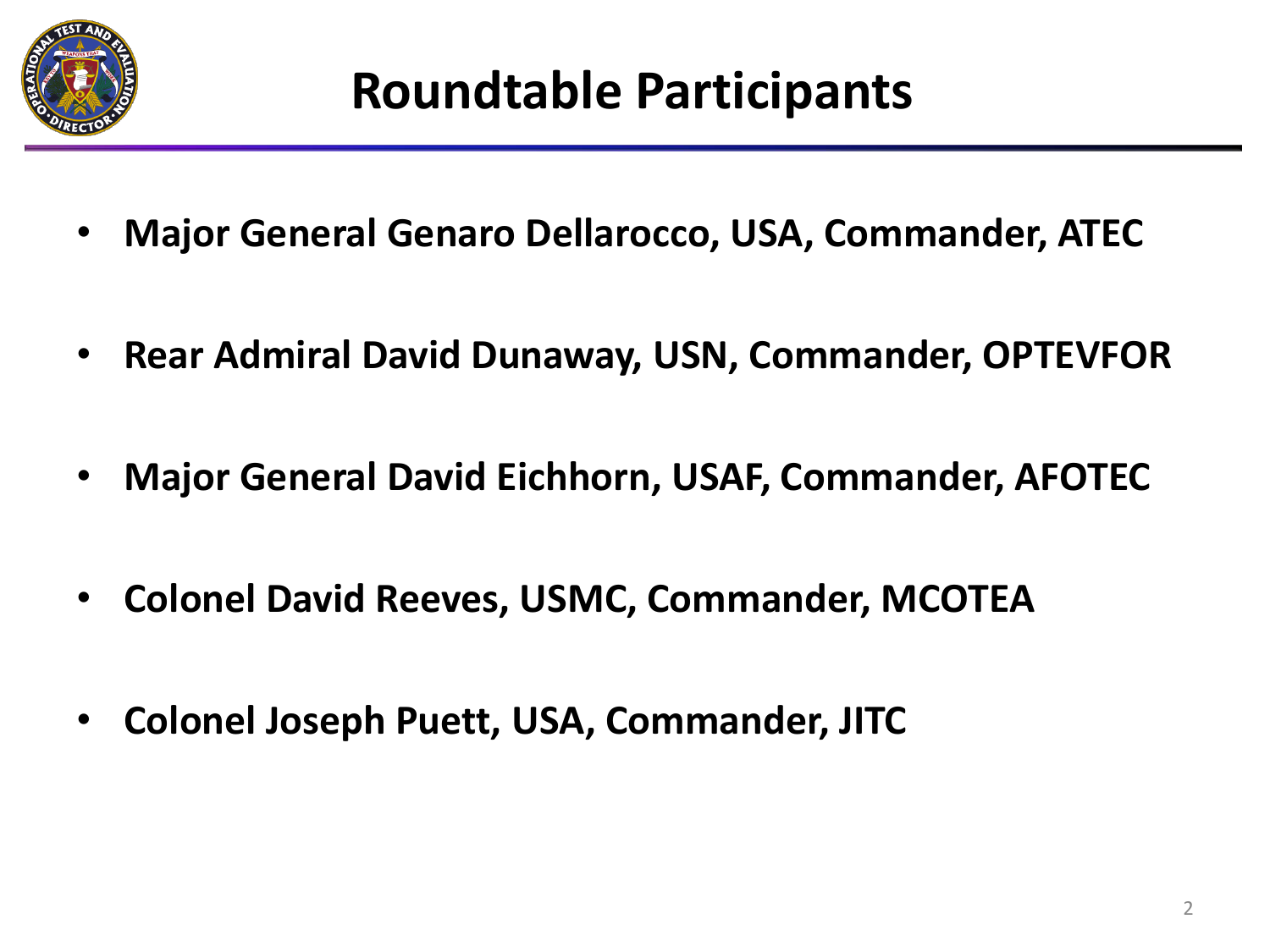

#### **Current DOT&E Initiatives**



### **Today's focus – Integrated Testing**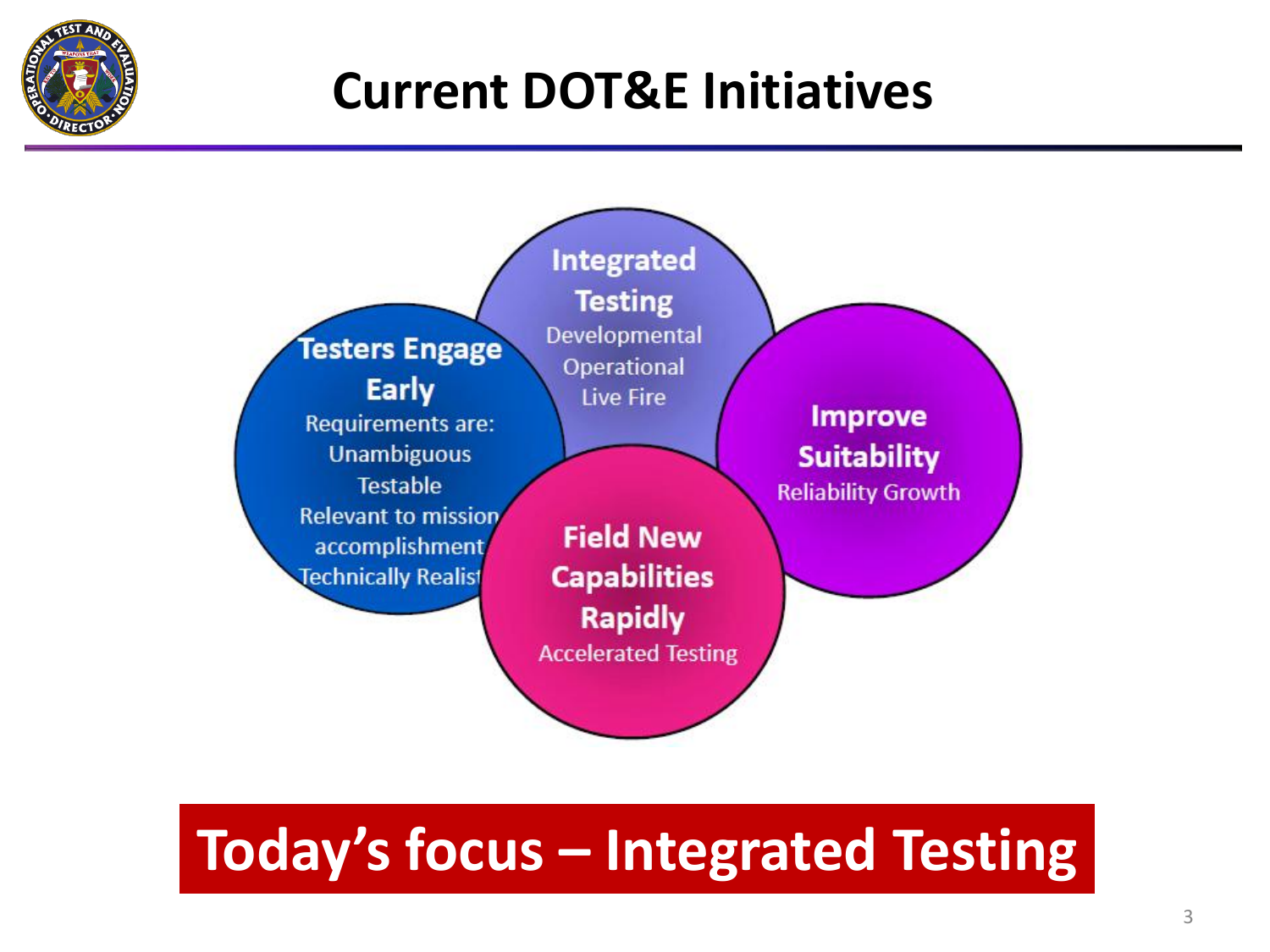

- **What is it?**
	- **Testing early in mission context and realistic environments**
	- **An efficient continuum of tests throughout DT, OT, LFT**
	- **Using data from one type of test for insight into other types**
	- **Using** *all* **test data to support evaluations**
	- **Not a replacement for independent OT&E**
- **Why is it important?**
	- **Discover problems early when they are cheaper and easier to fix**
	- **Understand system performance across operational envelope**
	- **Increase confidence in test results**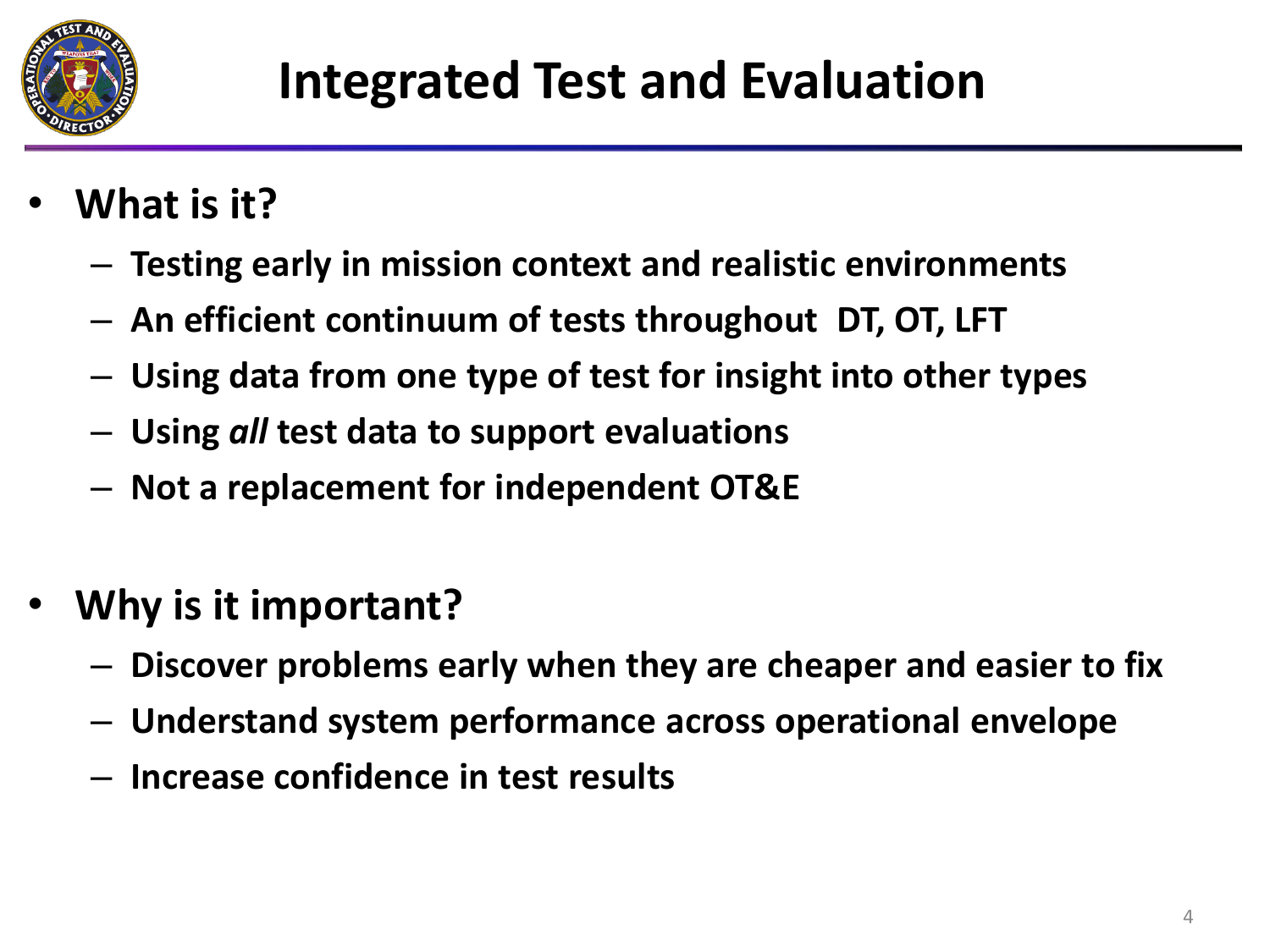

- **Structured and rigorous statistical tools**
	- **Stochastic simulations to supplement field tests**
	- **Methods for rigorous assessments of small sample sizes**
	- **Methods to combine data from disparate sources**
- **Design-of-experiments (DOE) principles**
	- **Quantitative response variables – mission-based for OT**
	- **Breadth of coverage of the operational environment – including realistic threats**
	- **Methods for strategically varying operational conditions**
	- **Objective measures of "How much testing is enough?"**
	- **Presentation of confidence based results**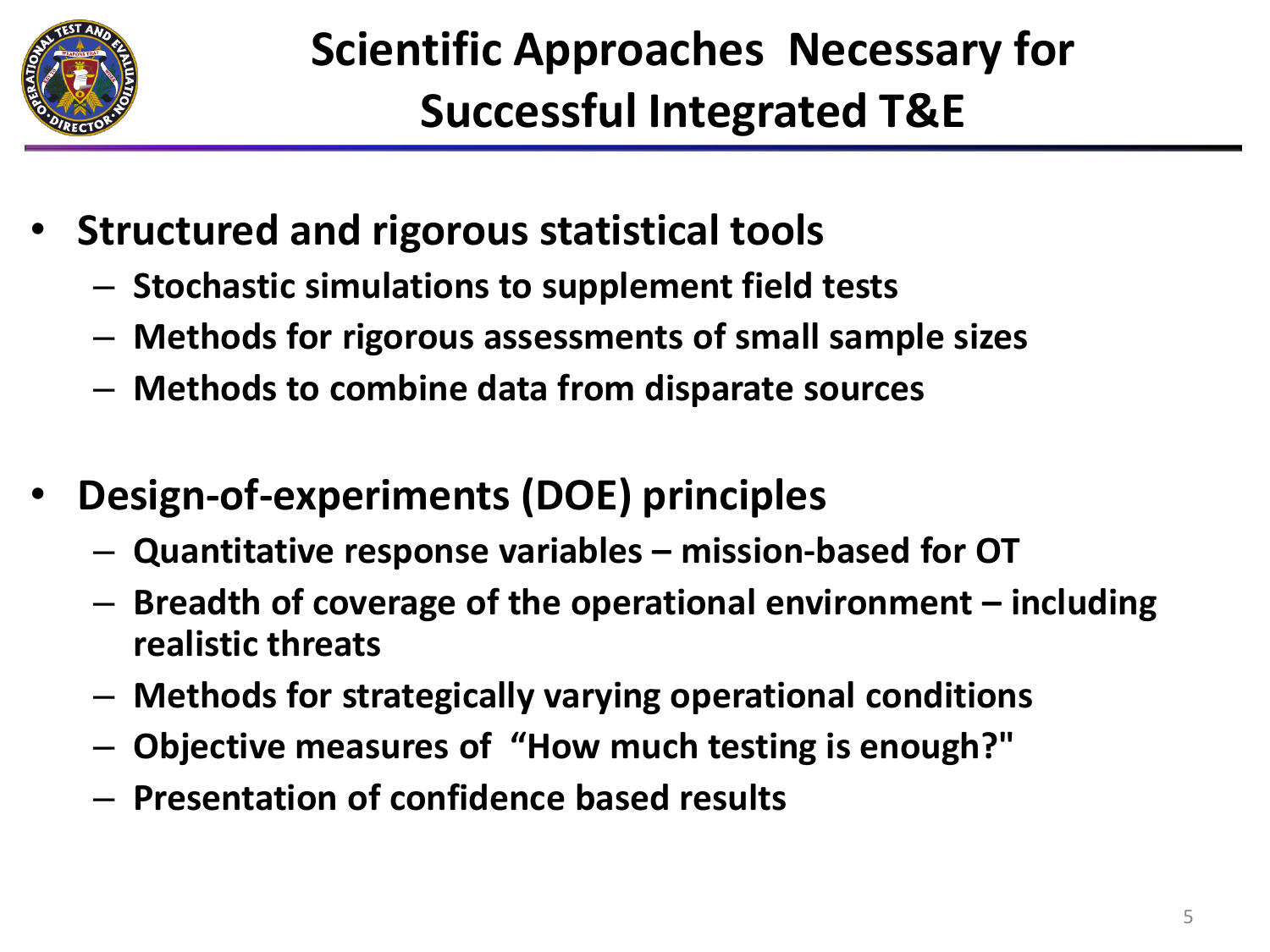

- **How does your command define the mission context to be used in operational tests?**
	- **What is your view of how mission accomplishment should be evaluated?**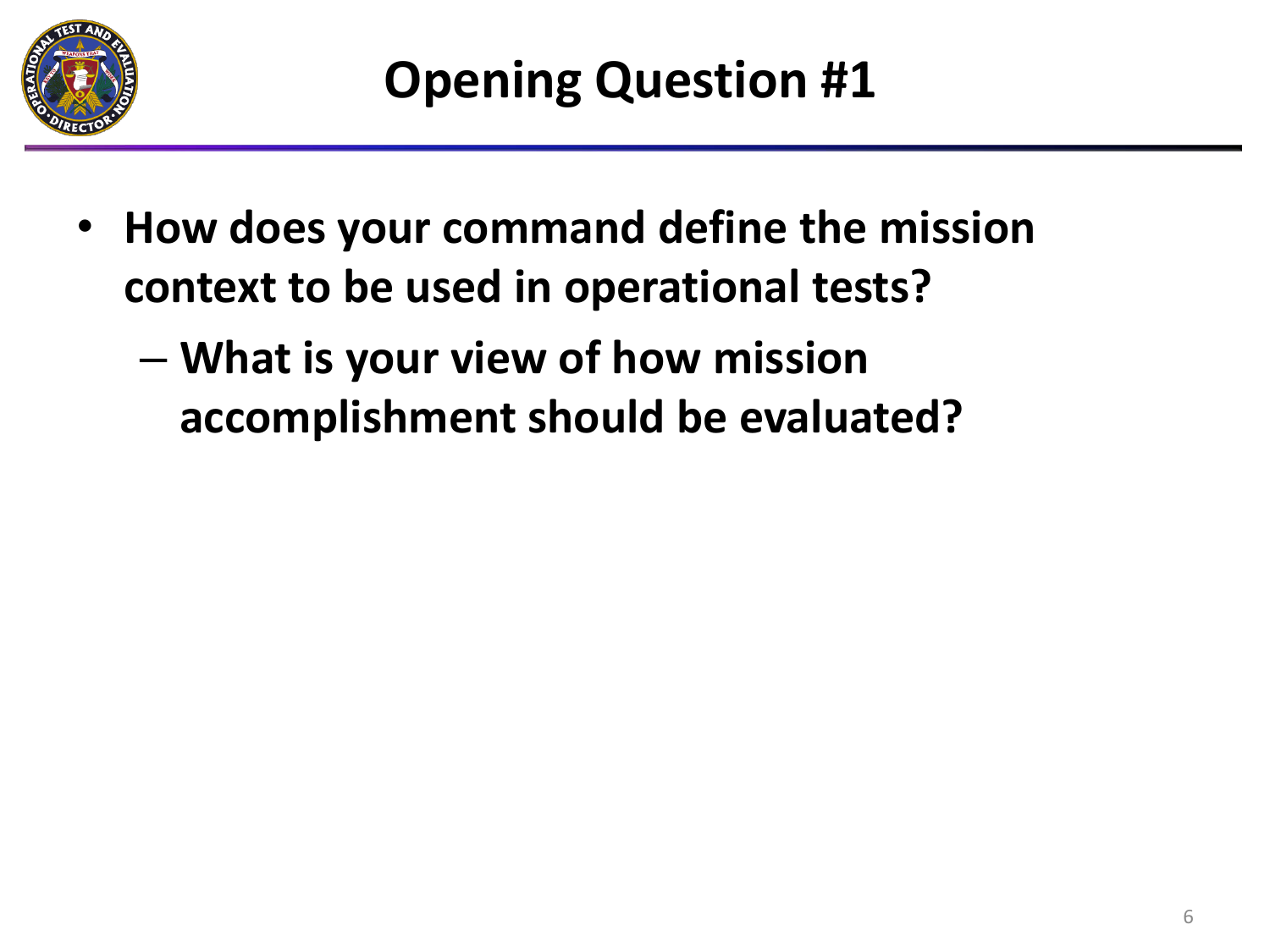

- **How can (does?) your command enable Integrated Testing to occur in realistic operational environments?**
	- **How much influence can (do?) you have on the developmental test program?**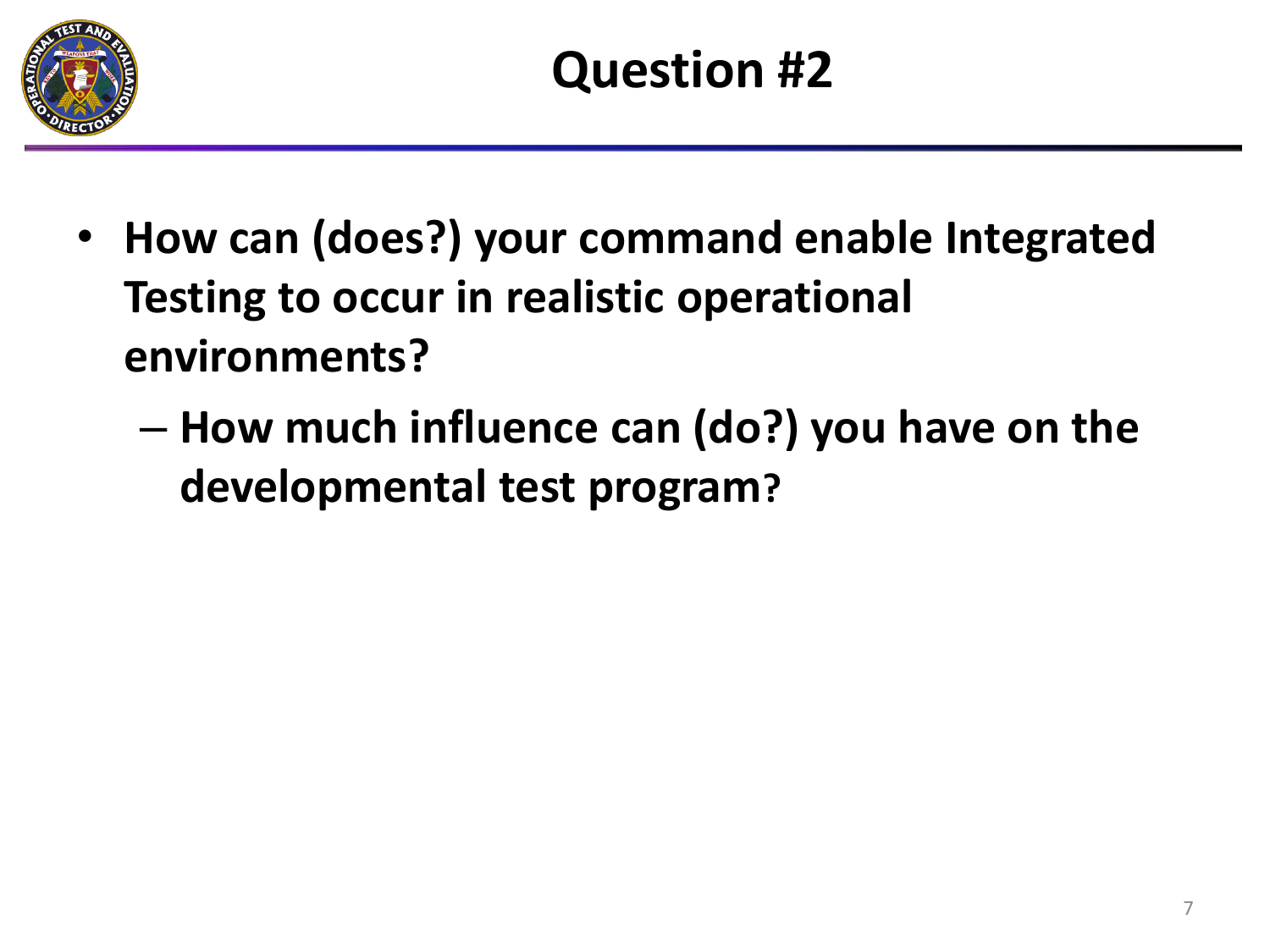## **A "Tail" of Getting Adequate LFT&E Funding**



Original planned buy of 120 C-17, approximate acquisition cost **\$3B**

-Cost of the LFT&E program **\$30M (1%)**

Eventual buy over 200 aircraft

-Cost of one tail of one C-17, provided information to improve survivability for over 200 aircraft

8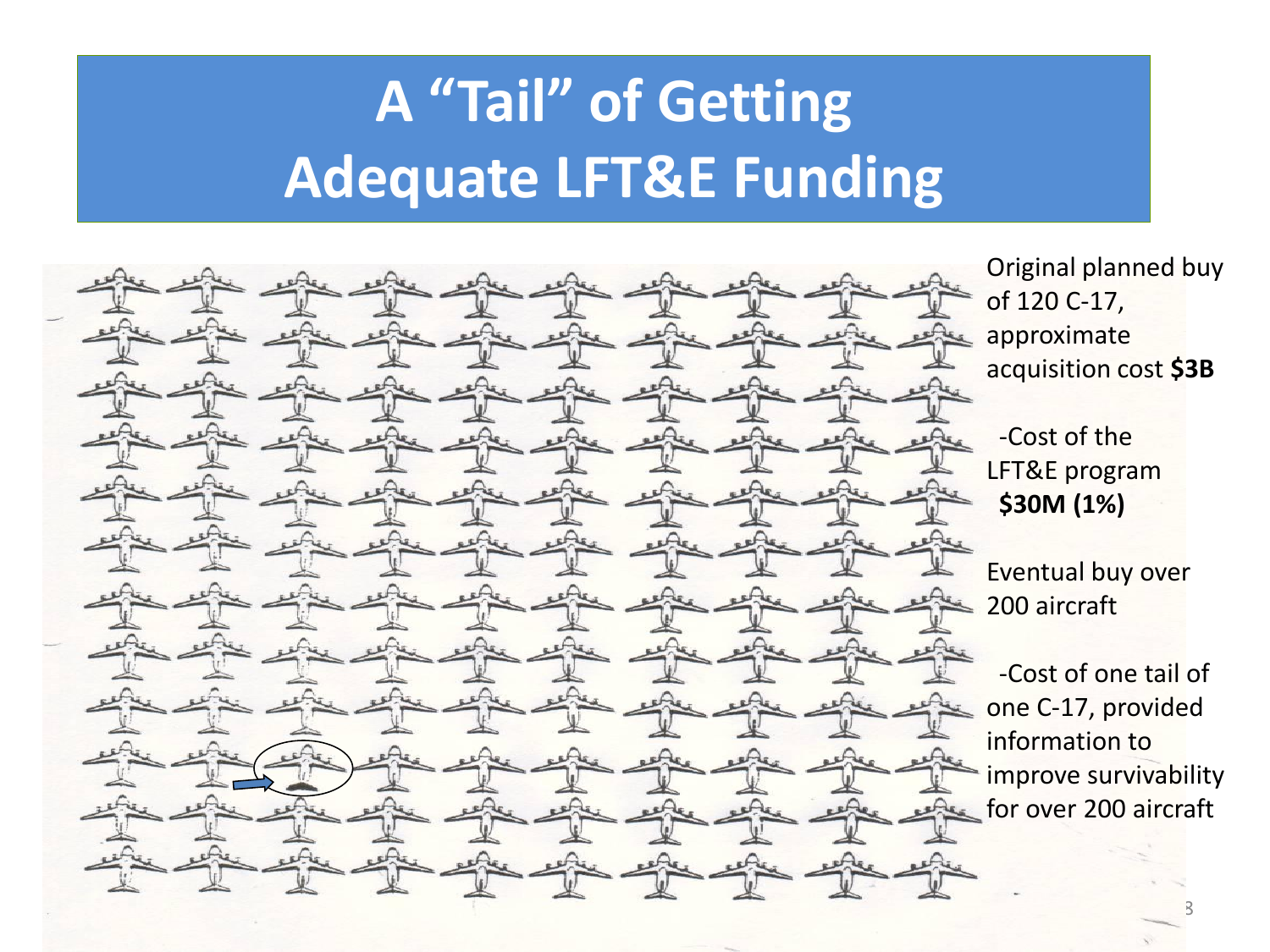

- **The cost of DT and OT is a small percentage of a program's acquisition costs; however the cost of testing is a large percent of the budget in the fiscal years in which it occurs.** 
	- **The current environment of efficiencies appears to exacerbate concerns about the cost of testing.**
- **What do you think can be done to increase the relevance and perceived importance of government testing both DT&E and OT&E - to demonstrate its "worth"?**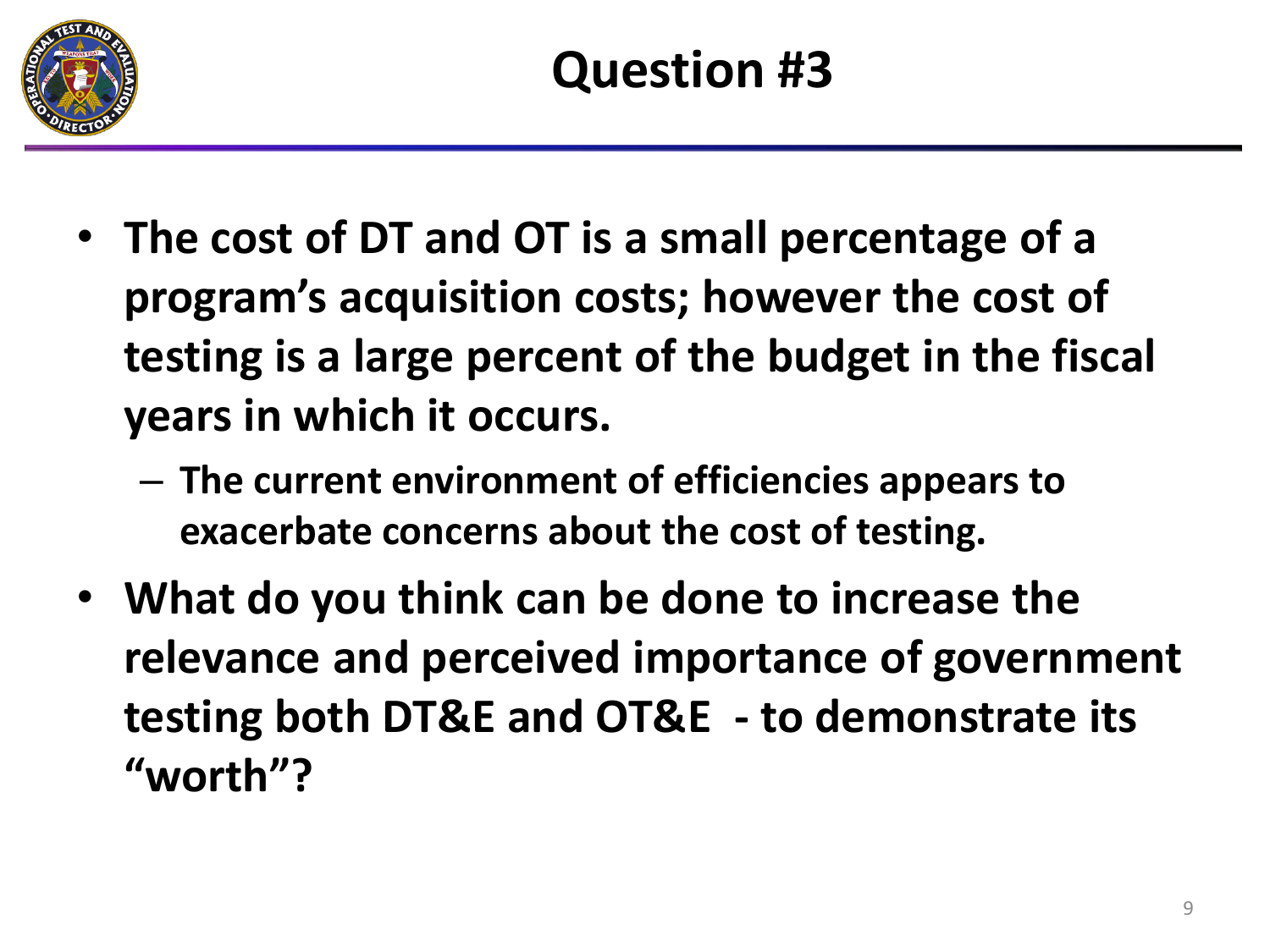

- **Interoperability is key to US military operations.** 
	- **Testing interoperability in a lab environment is straightforward. What are your challenges with testing interoperability in realistic environments?**
	- **What can be done in terms of an incentive structure to get PEOs and PMs to assess their systems early on in a joint interoperability laboratory environment?**